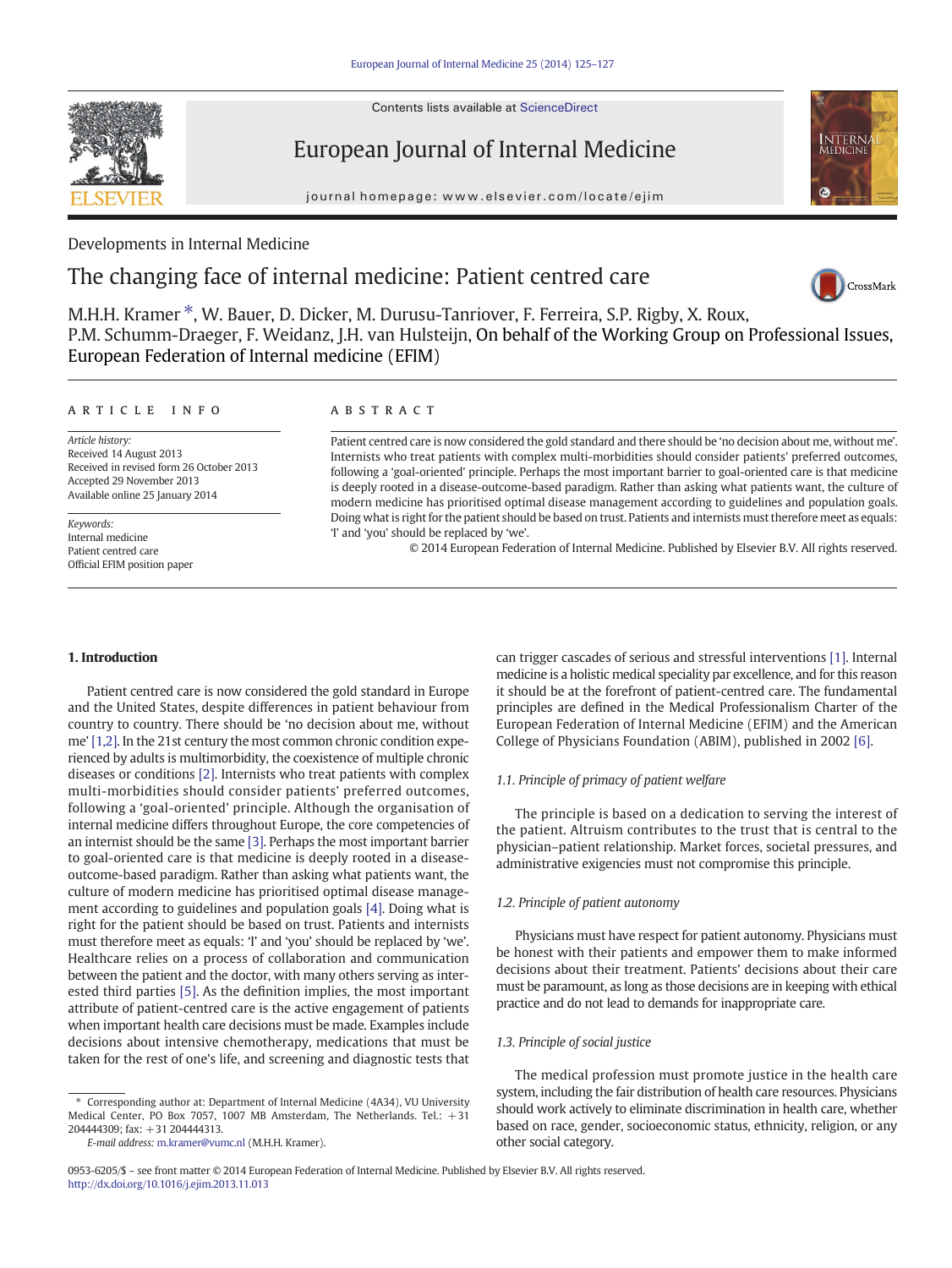#### 2. Internal medicine in the centre of multidisciplinary health care

#### 2.1. The core business of the internist

Patient-centred medicine requires rational decision making and coordination of diagnostic and therapeutic procedures with emphasis on effectiveness and patient safety. This results in efficient use of public health care resources. These tasks fit the core competencies of the internist [\[7\].](#page-2-0) For most medical decisions, more than one reasonable path forward exists (including the option of doing nothing, when appropriate), and different paths entail different combinations of possible therapeutic effects and potential side effects. The basic instrument of the internist is clinical reasoning [\[8\]](#page-2-0). The first step in diagnostic reasoning, which is based on knowledge, experience, and other important contextual factors, is always data acquisition. Data acquisition, depending on the setting, may include elements of the history, the findings on physical examination, and the results of laboratory investigations and imaging studies. Ensuring a high quality of patient care and modelling professionalism whilst promoting diagnostic reasoning skills constitute the true art of internal medicine and should attract the most talented students [\[9\]](#page-2-0). With all the changes in our health care systems, one thing remains constant: the needs of patients. Patients want a continuing relationship with a doctor whom they trust, and they increasingly need that doctor to act as an advocate to help them get the best care within a fragmented health care system. A strong internal medicine infrastructure is associated with better health outcomes, lower costs, and a more equitable health care system, since internal medicine is the key to providing services to vulnerable populations. There is an urgent need to reverse the current trend of super- and subspecialisation, often triggered by the introduction of new technologies. Few physicians are now completely responsible for the care of their severely ill patients. Moreover "coal face" doctors no longer control the medical system within which they work. It is, therefore, very hard for an individual internist to modify or influence the quality, kindness and honesty of the medical care they participate in providing. Indeed, it may well be that is one of the major reasons so few clinicians now want to work on the front line of general internal medicine. Internists now need to be team players, and they must be involved in the control of medical systems, which needs to go back to those at the coal face. Although the line of students signing up for a career in general internal medicine is getting shorter, the line of patients in need of these doctors is getting longer every day.

#### 2.2. Quality framework of internal medicine

The quality framework advocated by EFIM is one of the focal points of the Federation's activities [\[10\].](#page-2-0) This policy is aimed at maintaining a continuously high level of care, to improve care where necessary and being able to provide confidence to society that the best patient care is being delivered. Key concepts in the quality policy are: safety, efficiency, promptness, effectiveness, patient-centred care, and equity [\[8\]](#page-2-0).

Professional standard: the care provided by internists is state of the art, safe and geared to actual patient needs. This care is most often provided by a multidisciplinary team with the internist taking the lead in coordinating input from other specialities. Internists have a duty to act in accordance with the responsibility imposed on them by virtue of their professional societies or organisations. For example, the internist is expected to follow professional guidelines and is prepared to be evaluated in that respect. The internist creates and manages a medical episode for each patient, providing a true insight into the case history, the differential diagnosis, the treatment and discharge plans and the current state of affairs. The internist is subject to accredited professional training in order to keep his knowledge up to date.

Allocation of responsibility: the internist is primarily responsible for coordinating the care provided to patients. The internist should remain aware of the limits of his own abilities and expertise and, if so required, refer the patient to another medical specialist or care provider. The internist should hold his colleagues and members of the multidisciplinary team to account in respect of undesired behaviour and is compelled to take action if the undesired situation remains unresolved. An internist who shares care of patients with colleagues and/or other care providers, must enter into proper and joint agreements in respect of the allocation of duties and responsibilities. These agreements must be clear at all times to patients and all who are involved in their care.

Accountability: Internists must be accountable for all their actions. Primarily, they show this responsibility to patients, but also to hospital boards and health insurers who purchase that care. Health care organisations should collect and provide data on clinical activities and outcome, and the internist should engage with their organisation to use these data for quality improvement. Meaningful use of electronic health care records is recommended for high quality patient care. Clinical governance is vital, with transparent processes in place for dealing with serious incidents, complaints from patients and near misses. In the case of an adverse event, the patient is entitled to honest and prompt information. The internist must inform the patient of the nature and the cause of the incident with potential consequences, document this and notify the staff and management boards. The internist should disclose any civil, criminal or disciplinary proceeding brought against him. Health care organisations should provide internists with time and resources to participate in clinical governance.

Continuing professional development: Internists and their health care organisations should render their assistance to: (1) the quality assurance and quality improvement of specialist medical care in the organisation and (2) other activities that can be deemed useful in the interest of the patient and/or the hospital and/or other medical specialists practising there. Internists should participate in activities for accreditation and quality audits. They should have an open mind for mutual investigation and complaints handling. They should put appropriate emphasis on patient counselling, informing patients and patient safety. They should encourage registration of complications, and should institute a system of blame-free reporting of near-incidents. Patients are always entitled to honest and prompt information on the nature and course of incidents.

## 2.3. Multi-morbidity and ageing

Modern medicine must accommodate the demands of patients with complex medical needs. This challenge has to be pursued in ageing European societies where patients may have several diseases requiring treatment at the same time, leading to polypharmacy. This requires a generalist rather than a specialist approach, which places the internist in a prominent and vital coordinating role. To address this imperative, gerontology (the study of ageing) and geriatrics (the health and social care of the elderly) must become embedded into medical education of internal medicine at all levels, especially the postgraduate training of all residents and fellows in Internal medicine. In geriatric care, general internal medicine has a leading role to play [\[11\]](#page-2-0). For example, in setting appropriate goal-oriented outcomes in agreement with patients. These goal-oriented outcomes may not always be based on scientific evidence, whilst in many clinical trials elderly patients with multiple co-morbid conditions are excluded. Adhering to clinical practice guidelines may even have undesirable effects in this patient category [\[12\].](#page-2-0) Older patients need to be in the centre of the research agenda of internal medicine in the near future.

# 2.4. Education

The internist has a unique role as a clinician with a broad knowledge base and a finely tuned skill of clinical reasoning. Because of these skills the internist can make a significant contribution to training